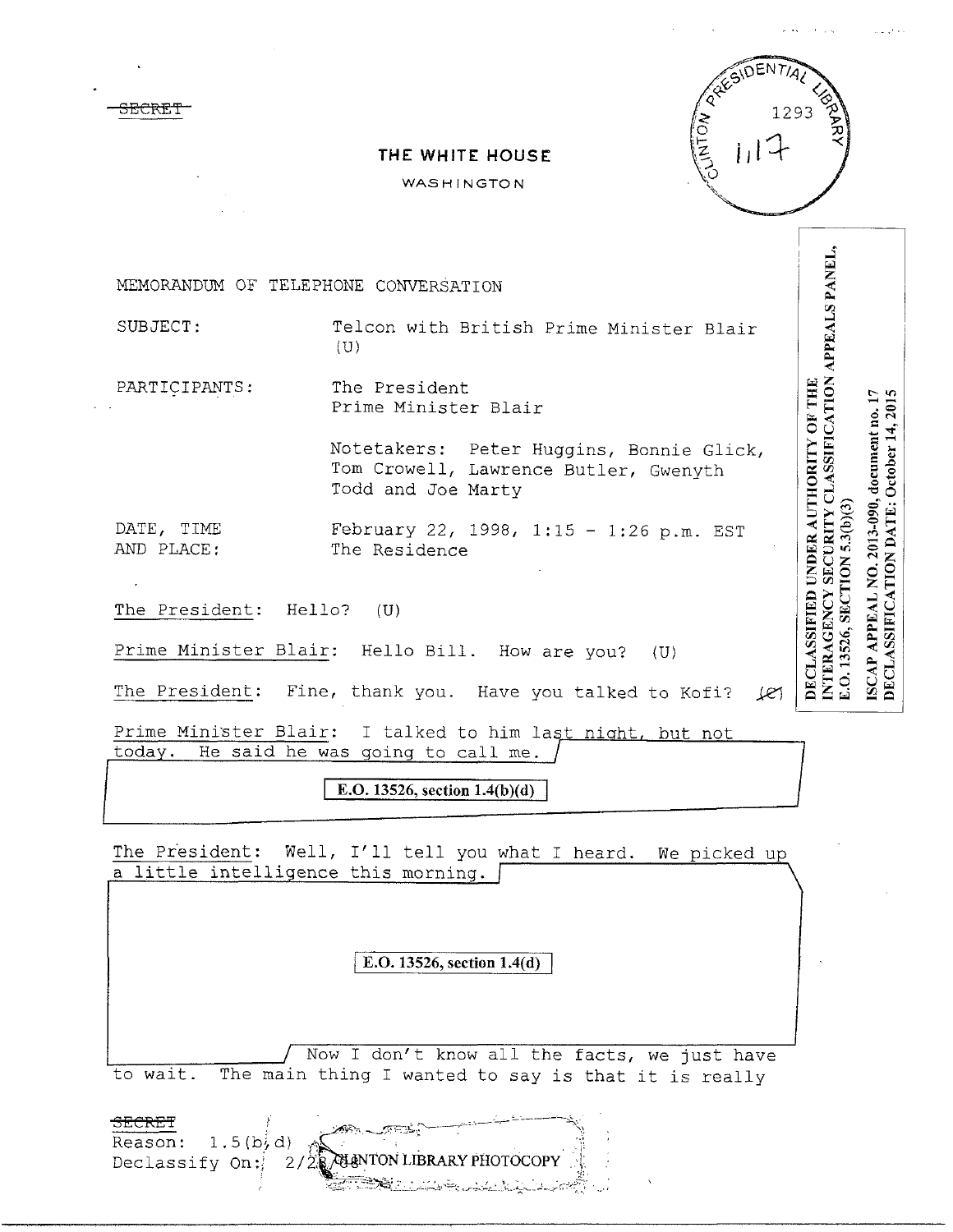<del>SF.CRF.T</del>

2

important to stay in close contact and stay determined on this.  $\langle S \rangle$ 

| Prime Minister Blair: | E.O. 13526, section $1.4(b)(d)$ |  |
|-----------------------|---------------------------------|--|
|                       |                                 |  |

The President: All I got is secondhand rumor. All Madeleine has is a cryptic call saying all the elements are in place. Who knows what that means?  $+e$ 

Prime Minister Blair: · Who does Butler work under anyway? *IC* 

The President: He works for the Security Council. UNSCOM is the Security Council.

E.O. 13526, section 1.4(d)

Prime Minister Blair: I totally agree with that.  $\cancel{16}$ 

The President: This is twice he's done this. If it happens again, it's our fault, not his.  $\text{phant}$ 

Prime Minister Blair: **E.O. 13526, section 1.4(b)(d)** 

The President: Here's the thing. We need to make sure, in fairness to him and to us, we need to make sure we are speaking in the same terminology. CNN had some damn fool of a reporter saying these sites are smaller than I had led the American public to believe. If you're talking about the palaces, that's one thing. If you are talking about the grounds, that is quite another. If we ask Kofi to revisit where someone is living, some house with a lab in the basement that's one thing. But some of those sites have a hundred warehouse-sized buildings.

**E.O. 13526, section 1.4(d)** 

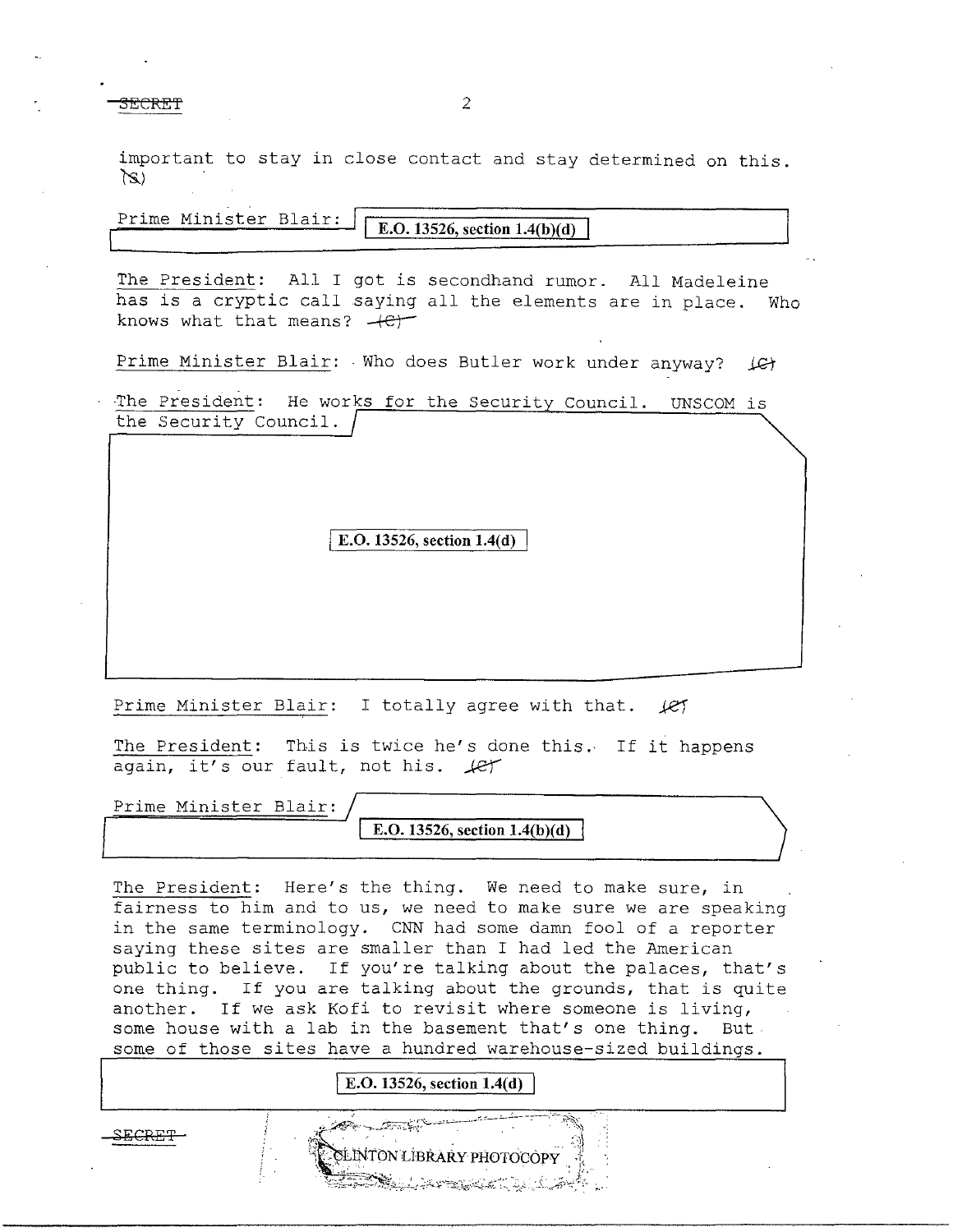**SECRET** 3

## **E.O. 13526, section 1.4(d)**

Prime Minister Blair:

**E.O. 13526, section 1.4(b)(d)** 

The President: We have got to have another resolution so we don't have to go through this again.  $+C$ +

Prime Minister Blair: I **E.0.13526, section 1.4(b)(d)** 

The President: Well, if Kofi calls you before me, call me. And if he calls me, I will contact you. I am just going to be hanging around here today.  $\ell$ 

Prime Minister Blair: I have to travel for 45 minutes today, but other than that I am in Chequers or Downing Street. You're at Camp David?  $H$ 

The President: No, I stayed at the White House this weekend because I think this thing is going to break. OK, we're totally agreed on this situation, then, how do you feel on this Northern Ireland thing?  $\leftarrow$ 

**SECRET** 

CLINTON LIBRARY PHOTOCOPY